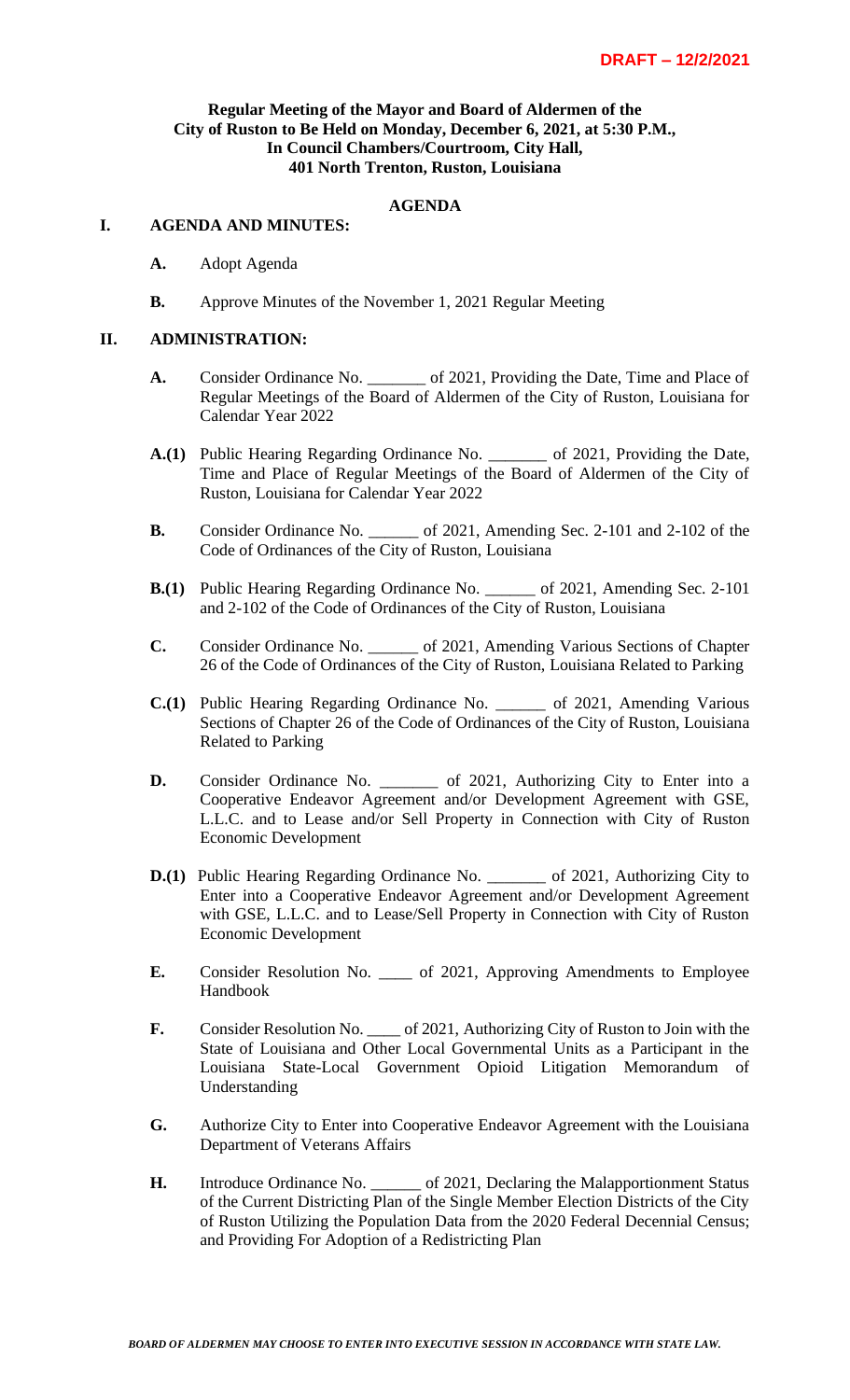#### **III. PUBLIC WORKS:**

- A. Consider Ordinance No.  $\qquad \qquad$  of 2021, Authorizing the Lease of Additional Property by the City of Ruston to the North Louisiana Military Museum *[*
- **A.(1)** Public Hearing Regarding Ordinance No. \_\_\_\_\_\_\_\_\_ of 2021, Authorizing the Lease of Additional Property by the City of Ruston to the North Louisiana Military Museum
- **B.** Consider Resolution No. \_\_\_\_\_\_\_\_\_ of 2021, Authorizing the Sale of Scrap Materials as Surplus Movable Property
- **C.** Consider Resolution No. \_\_\_\_\_\_\_ of 2021, Authorizing City to Enter into Cooperative Endeavor Agreement Related to the Lincoln Parish Geographic Information System District
- **D.** Consider Resolution No. \_\_\_\_\_\_ of 2021, Requesting the Louisiana Department of Transportation and Development to Designate a Portion of the Southbound Lane of LA Highway 818 Within the Municipal Limits of the City of Ruston as a No Truck Route
- **E.** Consider Resolution No. \_\_\_\_\_\_\_ of 2021, Authorizing City to Enter into Contract Related to Purchase of Garbage Truck

#### **IV. LIGHT AND POWER:**

**A.** Consider Resolution No. \_\_\_\_\_\_\_\_ of 2021, Authorizing Sale of Damaged Transformers as Surplus Movable Property

## **V. AIRPORT:**

**A.** Consider Resolution No. \_\_\_\_\_\_\_\_ of 2021, Authorizing City to Enter into Agreement with Louisiana Department of Transportation and Development for Improvements at the Ruston Regional Airport

#### **VI. PLANNING AND ZONING:**

- **A.** Consider Resolution No. \_\_\_\_\_\_\_\_\_ of 2021, Approving Final Plat of Unit 2 of Tanyard Creek Subdivision of The City of Ruston, Louisiana (Case 1511 – Tanyard Creek Subdivision – Unit 2)
- **B.** Consider Resolution No. \_\_\_\_\_\_\_\_\_\_ of 2021, Approving Final Plat of Unit 3 of Tanyard Creek Subdivision of The City of Ruston, Louisiana (Case 1511 – Tanyard Creek Subdivision – Unit 3)

## **VII. FINANCE:**

- **A.** Consider Ordinance No. \_\_\_\_\_ of 2021, Authorizing the Issuance of Not Exceeding Twenty-Seven Million Dollars (\$27,000,000) of Sales Tax Increment Revenue Refunding Bonds, Series 2021, of the City of Ruston, Parish of Lincoln, State of Louisiana; Fixing Certain Details and Providing for the Payment Thereof and Entering Into Certain Covenants and Agreements in Connection with the Security and Payment of Said Bonds; and Providing for Other Matters in Connection Therewith
- **A.(1).** Public Hearing Regarding Ordinance No. \_\_\_\_\_ of 2021, Authorizing the Issuance of Not Exceeding Twenty-Seven Million Dollars (\$27,000,000) of Sales Tax Increment Revenue Refunding Bonds, Series 2021, of the City of Ruston, Parish of Lincoln, State of Louisiana; Fixing Certain Details and Providing for the Payment Thereof and Entering Into Certain Covenants and Agreements in Connection with the Security and Payment of Said Bonds; and Providing for Other Matters in Connection Therewith